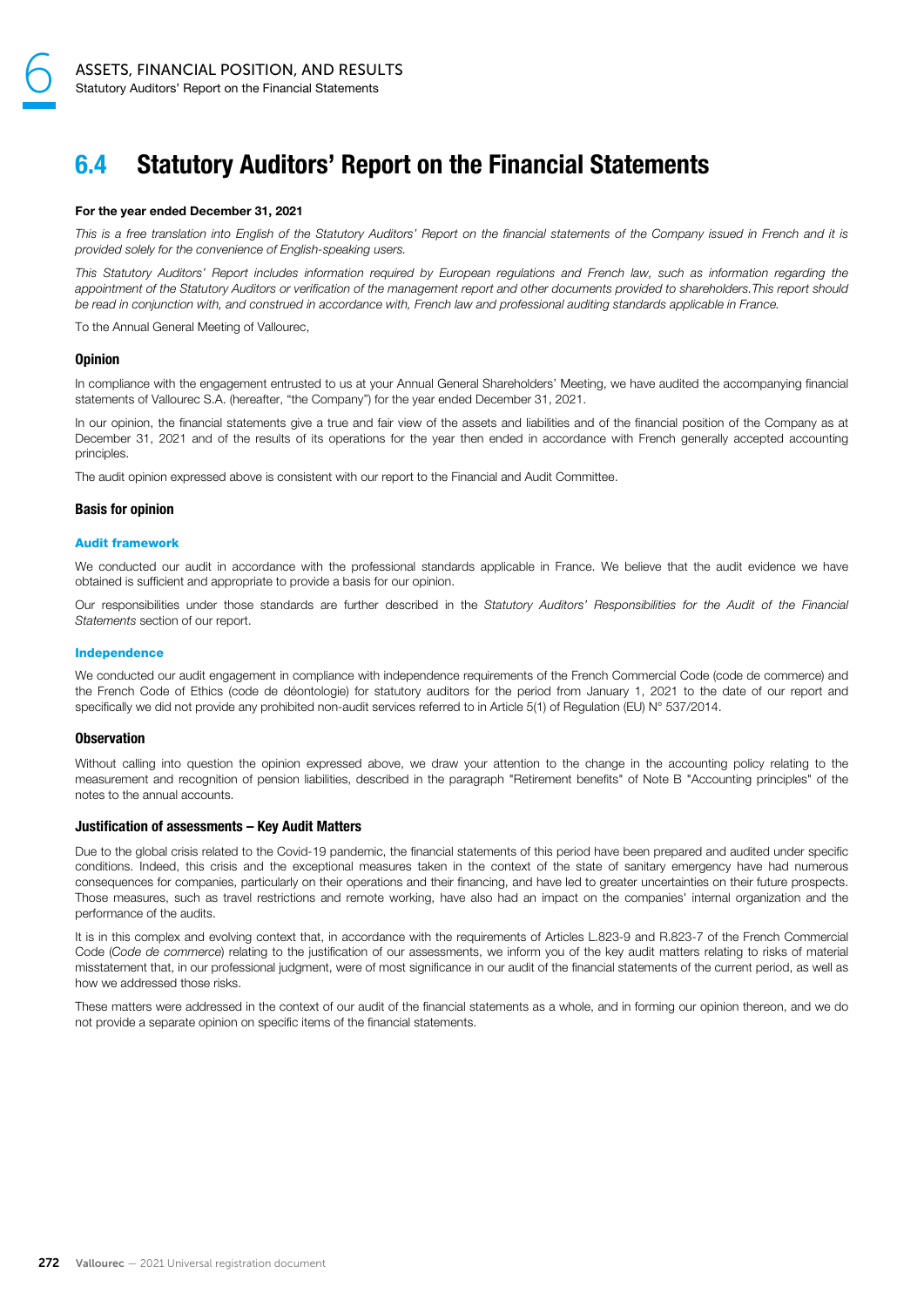# Measurement of equity interests

Notes B "Accounting policies – Equity interests", C.1 "Equity Interest and Receivables, loans, other financial assets" and E.6 "Subsidiaries and equity investments" to the financial statements

| <b>Key Audit Matter</b>                                                                                                                                                                                                                                                                                                                                                  | <b>Audit Approach</b>                                                                                                                                                                                                                      |
|--------------------------------------------------------------------------------------------------------------------------------------------------------------------------------------------------------------------------------------------------------------------------------------------------------------------------------------------------------------------------|--------------------------------------------------------------------------------------------------------------------------------------------------------------------------------------------------------------------------------------------|
| Equity interests on the balance sheet amounted to $\epsilon$ 2,308 million as Our work consisted in gaining an understanding of<br>at December 31, 2021, and represent the most significant balance<br>sheet item. They correspond to shares in Vallourec Tubes, a sub-<br>holding of the Vallourec Group. Receivables from equity interest<br>amount to €1,700 million. | the process for preparing and approving the estimates and<br>assumptions used by Management to estimate the value in use of<br>Vallourec Tubes equity interests, and<br>• procedures for approving the results by the governance entities, |

As described in the Note "Equity interests" to the financial statements, the Company recognizes a provision for impairment when the value in use of equity interests falls below their net carrying amount. Similarly, the related receivables are, where applicable, impaired when the risk is greater than the value of the equity interest and when the latter have already been impaired.

Value in use is based on expected cash flows, estimated based on the Group's strategic plan for the first five years, extrapolated over the following three years and a terminal value.

The evaluation realized as at December 31, 2021 lead to, as indicated in the section "Equity interests" of the C.1 of financial statements, a reversal of €454 million for the period.

Cash forecasts used to identify recoverable values are based on available data at the date of the closing of the accounts, in a context of recovery in the Oil and Gas business, particularly in North America.

However, difficulties in understanding future prospects persist, particularly in connection with developments related to the economic and financial environment in which the group operates, the impact of climate change or the evolving context of the Covid-19 crisis.

In this context, realization could digress these estimations and the variable nature of some estimation could be strengthened.

We considered that Vallourec Tubes equity interests' valuation and related receivables is a key audit matter due to its importance in the financial statements assets and the fact that the determination of the value in use of these interests require judgement and estimations calculation from Management to build future cash flow previsions, used to identify its value.

oving the results by the govern

We also assessed the appropriateness of the model used to determine the utility value of these equity interests and related receivables.

We obtained the cash flows and operating forecasts for the Vallourec Group prepared by the Company, and verified their consistency with the 2022 budget as approved by the Board of Directors, and with management's estimates as recorded in the business plan.

With the assistance of our valuation experts, we assessed, with regards to the Group's internal and external industry and macroeconomic data, the appropriateness of the various underlying assumptions used in preparing cash flow forecasts, including

- regional price and volume assumptions, which are dependent on
- investments in the exploration and production of oil and natural gas, ● forecasts of changes in costs taking into account the provisional savings plans, and
- exchange rates, growth rates and discount rates.

We also assessed the consistency of cash flow forecasts with past performances, market outlook, and forecast data presented to the Company's Supervisory Board.

Lastly, we (i) performed our own sensitivity analysis, (ii) verified the arithmetic accuracy of the calculations and (ii) verified that the value resulting from the cash flow forecasts has been adjusted to take the Vallourec Group's net debt into account.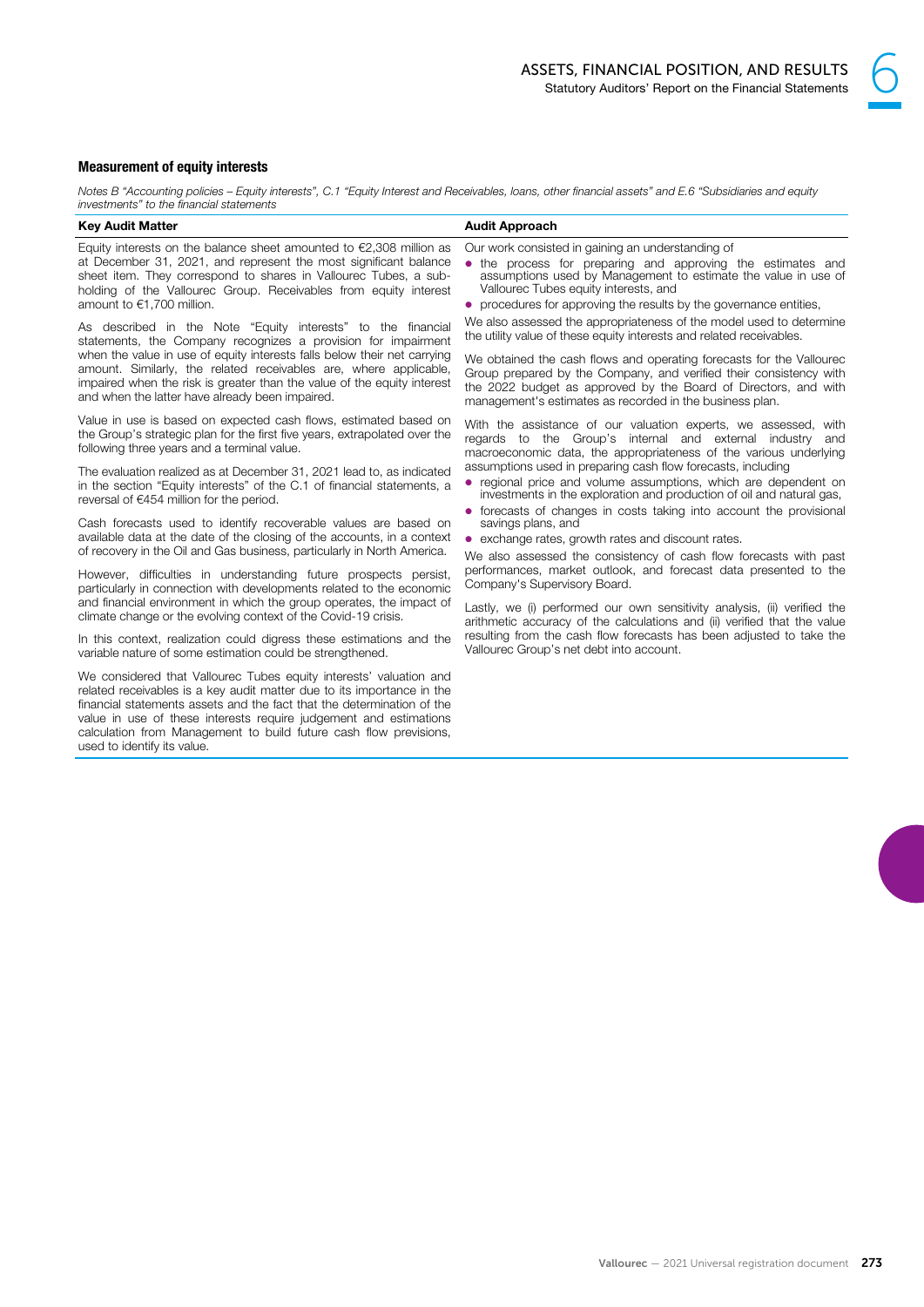## Specific verifications

We have also performed, in accordance with professional standards applicable in France, the specific verifications required by French laws and regulations.

#### Information provided in the Management Report and in the other documents with respect to the financial position and the financial statements provided to shareholders

We have no matters to report as to the fair presentation and consistency with the financial statements of the information provided in the Management Report and in the other documents with respect to the financial position and the financial statements provided to the Shareholders.

We attest to the fair presentation and consistency with the financial statements of the information relating to payment terms, required under Article D.441-6 of the French Commercial Code.

#### Report on corporate governance

We attest that the corporate governance section of the Board of Directors' management report sets out the information required by Articles L.225-37-4, L.22-10-10 and L.22-10-9 of the French Commercial Code.

Concerning the information given in accordance with the requirements of Article L.22-10-9 of the French Commercial Code relating to remuneration and benefits paid or awarded to corporate officers and any other commitments made in their favour, we have verified its consistency with the financial statements or with the underlying information used to prepare these financial statements, and, where applicable, with the information obtained by the Company from controlled companies within its scope of consolidation. Based on this work, we attest to the accuracy and fair presentation of this information.

Concerning the information given in accordance with the requirements of Article L.22-10-11 of the French Commercial Code relating to those items the Company has deemed liable to have an impact in the event of a takeover bid or exchange offer, we have verified its consistency with the underlying documents that were disclosed to us. Based on this work, we have no matters to report with regard to this information.

#### Other information

In accordance with French law, we have verified that the required information concerning the identity of shareholders and holders of the voting rights has been properly disclosed in the management report.

## Report on other legal and regulatory requirements

#### Format of presentation of the financial statements intended to be included in the Annual Financial Report

In accordance with professional standards applicable to the Statutory Auditors' procedures for annual and consolidated financial statements presented according to the European single electronic reporting format, we have verified that the presentation of the financial statements to be included in the annual financial report referred to in paragraph I of Article L.451-1-2 of the French Monetary and Financial Code (Code monétaire et financier) and prepared under the Chief Executive Officer's responsibility, complies with this format, as defined by European Delegated Regulation No. 2019/815 of December 17, 2018.

On the basis of our work, we conclude that the presentation of the financial statements to be included in the annual financial report complies, in all material respects, with the European single electronic reporting format.

It is not our responsibility to ensure that the financial statements to be included by the Company in the annual financial report filed with the AMF correspond to those on which we carried out our work.

#### Appointment of the Statutory Auditors

We were appointed as Statutory Auditors of Vallourec at the Annual General Shareholders' Meeting held on June 1, 2006 for both audit firms.

As at December 31, 2021, KPMG S.A. was in the 16<sup>th</sup> year of an uninterrupted engagement and Deloitte & Associés in the 20<sup>th</sup> year of an uninterrupted engagement, given the succession of mandates between legal entities of the Deloitte network.

#### Responsibilities of Management and those charged with governance for the financial statements

Management is responsible for the preparation and fair presentation of the financial statements in accordance with French accounting principles and for such internal control as management determines is necessary to enable the preparation of financial statements that are free from material misstatement, whether due to fraud or error.

In preparing the financial statements, management is responsible for assessing the Company's ability to continue as a going concern, disclosing, as applicable, matters related to going concern and using the going concern basis of accounting unless it is expected to liquidate the Company or to cease operations.

The Financial and Audit Committee is responsible for monitoring the financial reporting process and the effectiveness of internal control and risk management systems and where applicable, internal audit, regarding accounting and financial reporting procedures.

The financial statements were approved by the Management Board.